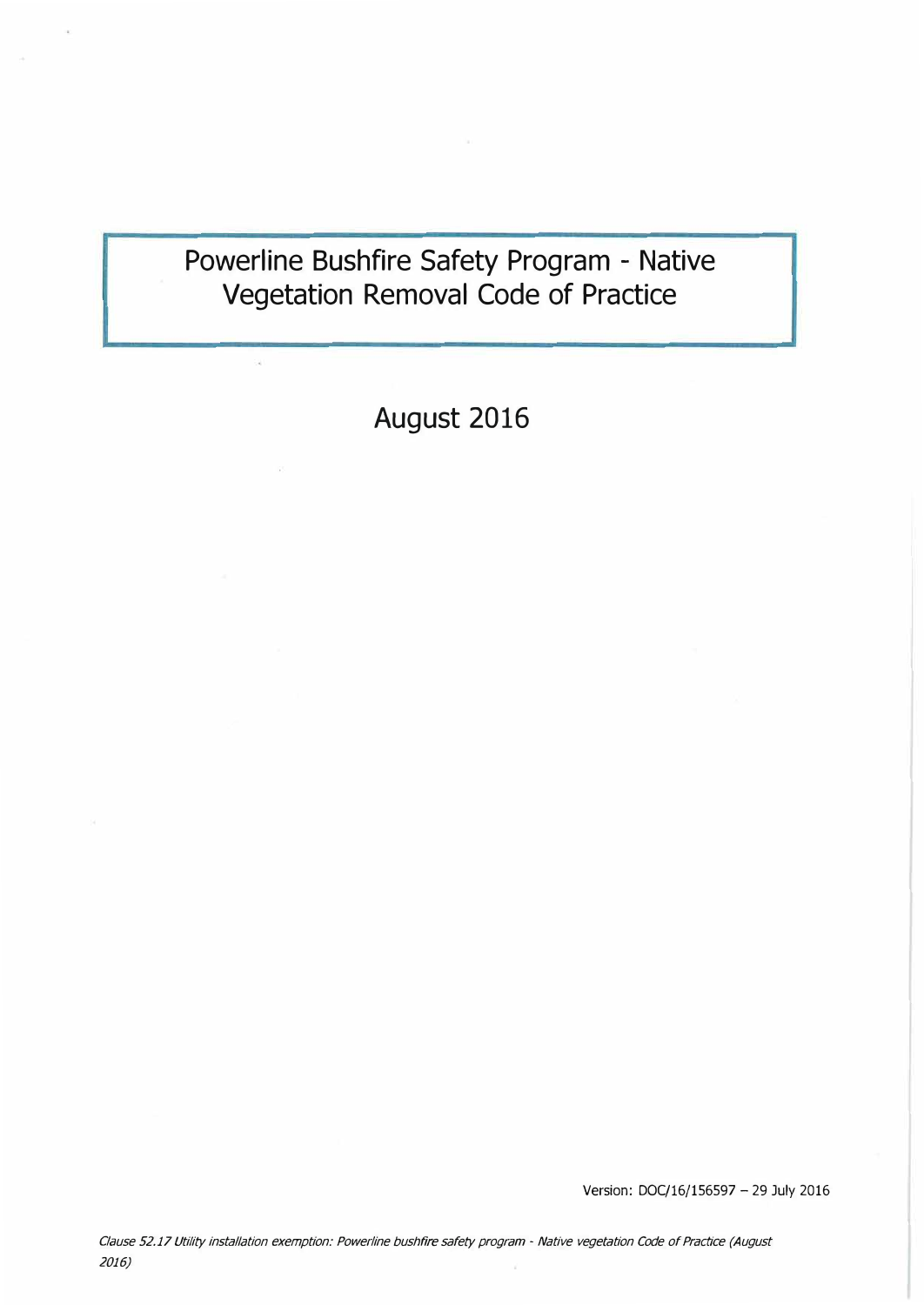**Approved by the Secretary to the Department of Environment, Land, Water and Planning pursuant to an authorisation dated 25th May 2016.** 

Approved on the  $\frac{1}{5}$  day of  $\frac{5}{5}$  2016

 $\frac{1}{\sqrt{2}}$ Kelly Crosthwaite  $\bigcup_{i=1}^n \bigcup_{k\in\mathbb{Z}} \bigcup_{j=1}^n$ 

Executive Director Biodiversity for Department of Environment, Land, Water and Planning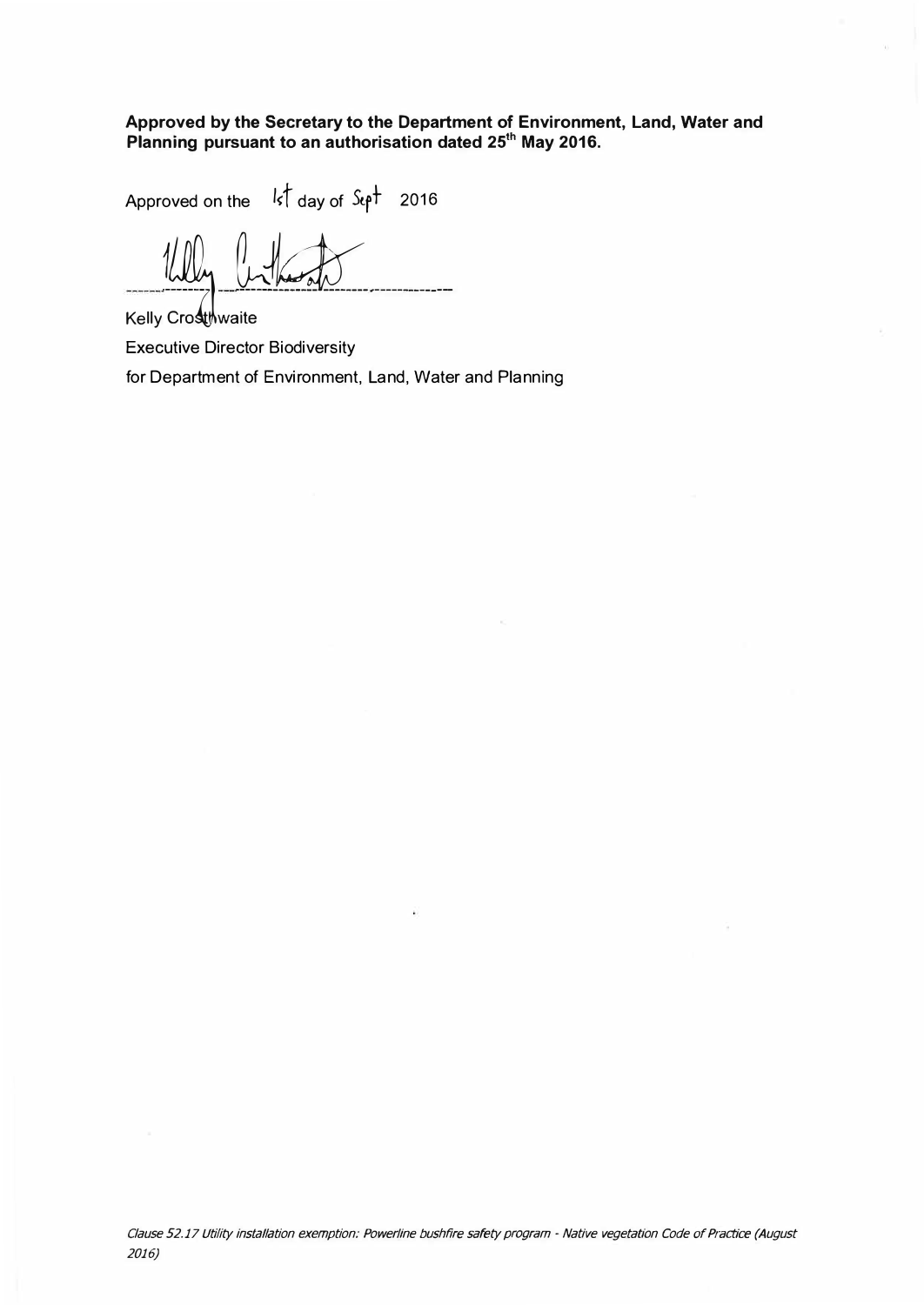# .<br>Contents and a set of the set of the set of the set of the set of the set of the set of the set of the set of

 $\overline{E}$  .

 $\tau_{\rm{th}}$ 

| Appendix A - PBSP project notification form10 |  |  |  |  |  |
|-----------------------------------------------|--|--|--|--|--|
|                                               |  |  |  |  |  |

' . ··. . � ·. . : . . . .. . . . . . . ·. . . . . '

!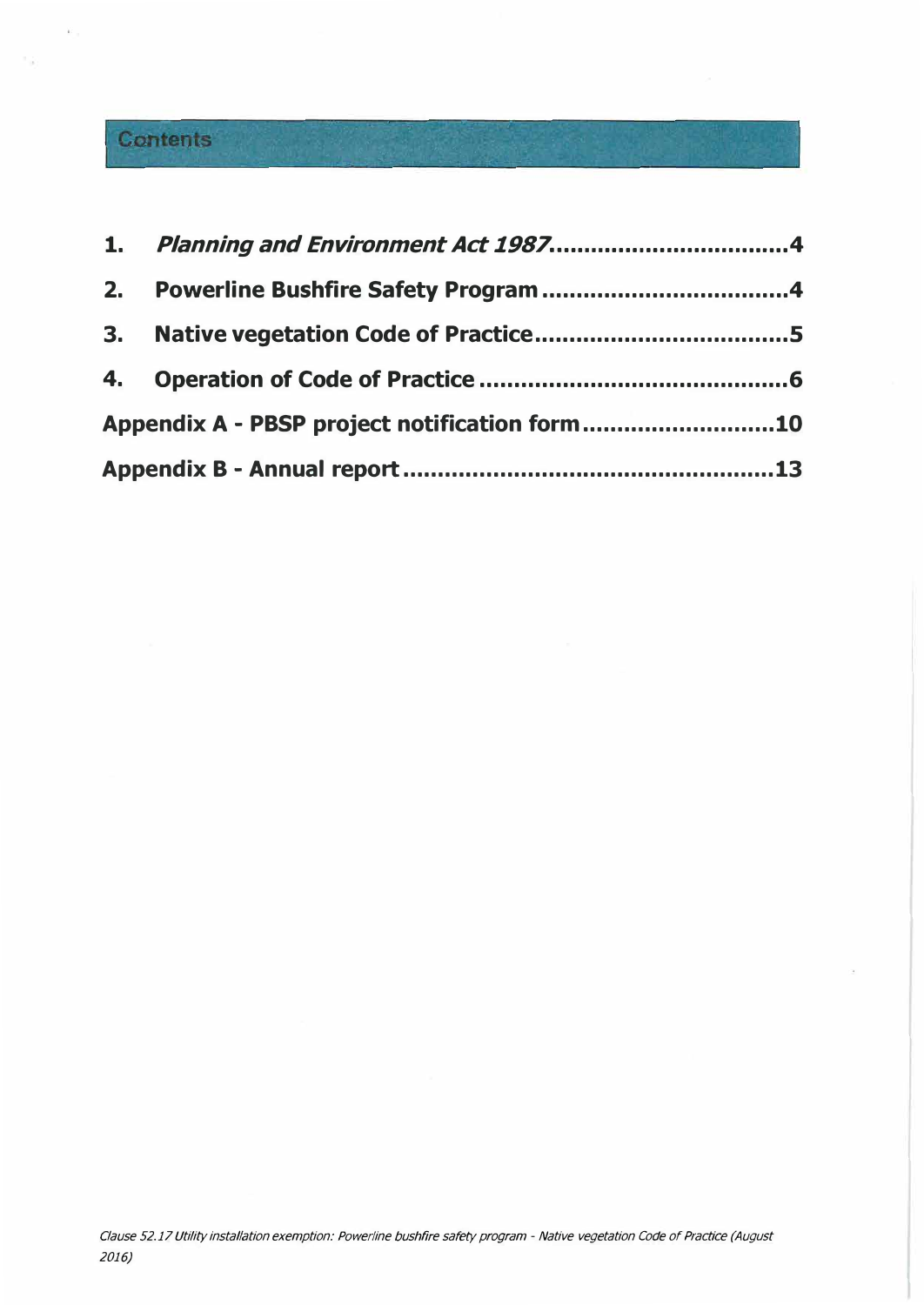## **Planning and Environment Act 1987**

Removal of native vegetation in Victoria is regulated by the *Planning and Environment Act* 1987through local government planning schemes. Local planning schemes are generally binding on all people and corporations, on every Minister, government department, public authority and municipal council. Under Clause 52.17 of local planning schemes, a planning permit is required to remove, destroy or lop native vegetation (including dead vegetation) unless a relevant exemption applies.

### **1.1. Utility installation exemption**

Under Clause 52.17-7 of local planning schemes, the Utility installations exemption states that no permit is required to remove, destroy or lop native vegetation to the minimum extent necessary to:

- Maintain a minor utility installation
- Maintain a utility installation in accordance with a code(s) of practice approved by Secretary of the Department of Environment, Land, Water and Planning (as constituted under Part 2 of the *Conservation, Forest and Lands Act 1987),* incorporated into this scheme and listed in the Schedule to this Clause.
- Enable the construction of a utility installation in accordance with a code(s) of practice approved by Secretary of the Department of Environment, Land, Water and Planning (as constituted under Part 2 of the *Conservation, Forest and Lands Act 1987),* incorporated into this scheme and listed in the Schedule to this Clause.

'Utility installation' is defined at clause 74 of the Victorian Planning Provisions (VPPs) to include 'Land used to transmit or distribute gas, oil or power'. Above or below ground power lines, and associated infrastructure required to transmit power are a 'utility installation'. It is noted that a 'utility installation includes a minor utility installation which is defined at clause 74 of the VPPs to include 'Land used for a utility installation comprising power lines designed to operate at less than 220,000 volts'.

### **1.2. Other legislative requirements**

This Code of Practice (CoP) does not override requirements in relation to native vegetation removal under other legislation. The electricity distribution company must ensure they have processes in place to determine potential impact under other pieces of legislation. Other pieces of legislation include:

- *Environment Protection and Biodiversity Conservation Act 1999*
- *Flora and Fauna Guarantee Act 1988*
- *Catchment and Land Protection Act 1994*
- *Environment Effects Act 1978*
- *Wildlife Act 1975*
- *Aboriginal Heritage Act 2006*
- *Heritage Act 1995*
- *Planning and Environment Act 1987*
	- o Planning scheme overlays and planning zones may still require obligations to be met in relation to native vegetation removal.

## . Powerline Bushfire Safety Program

The Powerline Bushfire Safety Program (PBSP) is responsible for delivering Recommendations 27 and 32 of the 2009 Victorian Bushfires Royal Commission recommendations. The PBSP was established to implement a program of works scheduled to be completed by 2022. The program is focussed on reducing the risk of Victorian powerlines causing bushfires.

*Clause 52.17 Utility installation exemption: Powerline bushfire safety program* - *Native vegetation Code of Practice (August 2016)*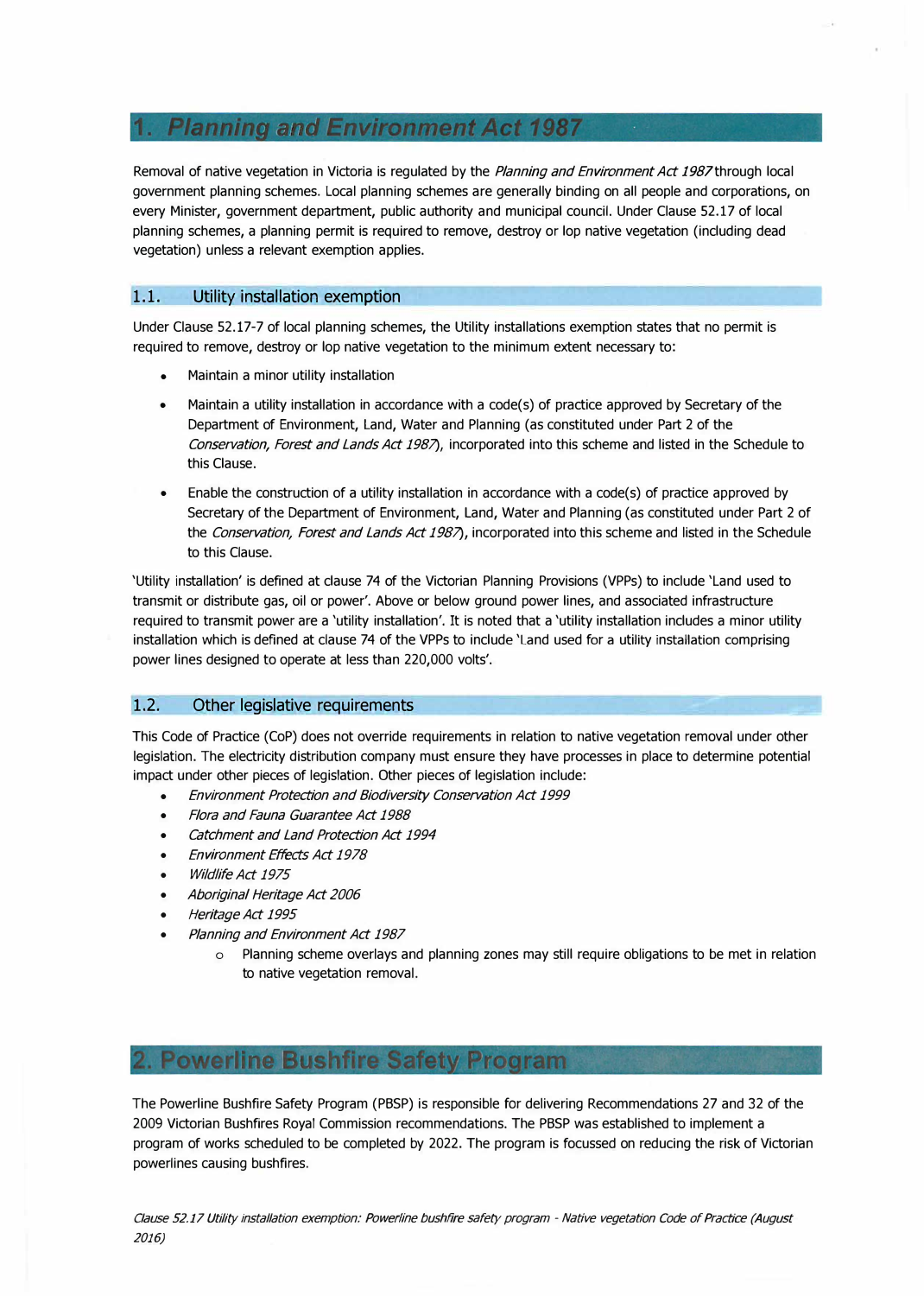#### Recommendation 27

- Progressive replacement of all single-wire earth return (SWER) power lines in Victoria with aerial bundled cable, underground cabling or other technology that delivers greatly reduced bushfire risk. The replacement program should be completed in the areas of highest bushfire risk within 10 years and should continue in areas of lower bushfire risk as the lines reach the end of their engineering lives.
- Progressive replacement of all 22-kilkowat (kV) distribution feeders with aerial bundles cable, underground cabling or other technology that delivers greatly reduced bushfire risk as the feeders reach the end of their engineering lives. Priority should be given to distribution feeders in the areas of highest bushfire risk.

#### 2.1. Modification works agreement

The Modification works agreement (MWA) is part of the Powerline Bushfire Safety Program. It is a contract between the State of Victoria and an electricity distribution company to perform construction works.

This CoP is restricted to native vegetation removed as a result of construction works carried out under an MWA.

## Native vegetation Code of Practice

#### 3.1. Scope of Code of Practice

The CoP applies to native vegetation removed by electricity distribution companies contracted to the state of Victoria through a Modification works agreement to construct infrastructure as part of the Powerline Bushfire Safety Program. Prior to accessing the Utility installations exemption and operating under the CoP, each electricity distribution company must seek and have received written confirmation from the Department of Environment, Land, Water and Planning's Native vegetation regulation.

Native vegetation removal below the clearance thresholds in accordance with the operation of this CoP is exempt from the requirement for a planning permit to remove native vegetation, as well as the requirement to secure native vegetation offsets.

Native vegetation removal above the thresholds in accordance with the operation of this CoP is exempt from a planning permit to remove native vegetation, but must secure offsets in accordance with *Permitted clearing of native vegetation* - *Biodiversity assessment gUJdelines.* 

Native vegetation removal not in accordance with the operation of this CoP must apply for a planning permit to remove native vegetation.

#### 3.2. Published Code of Practice

The Secretary to DELWP will publish the following on the department's external website as part of the native vegetation permit exemptions section, enabling it to be accessed by members of the public.

- Powerline Bushfire Safety Program Native vegetation removal Code of Practice
- Annual report of the amount of native vegetation removed under this CoP

### 3.3. Review of Code of Practice

This CoP will be reviewed upon any changes to Clause 52.17 of the planning provisions, or to the *Permitted clearing of native vegetation* - *Biodiversity assessment guidelines.* 

As a result of any changes to Clause 52.17, or to the *Permitted clearing of native vegetation* - *Biodiversity*  assessment guidelines this CoP will either:

*Clause 52.17 Utility installation exemption: Powerline bushfire safety program* - *Native vegetation Code of Practice (August 2016)*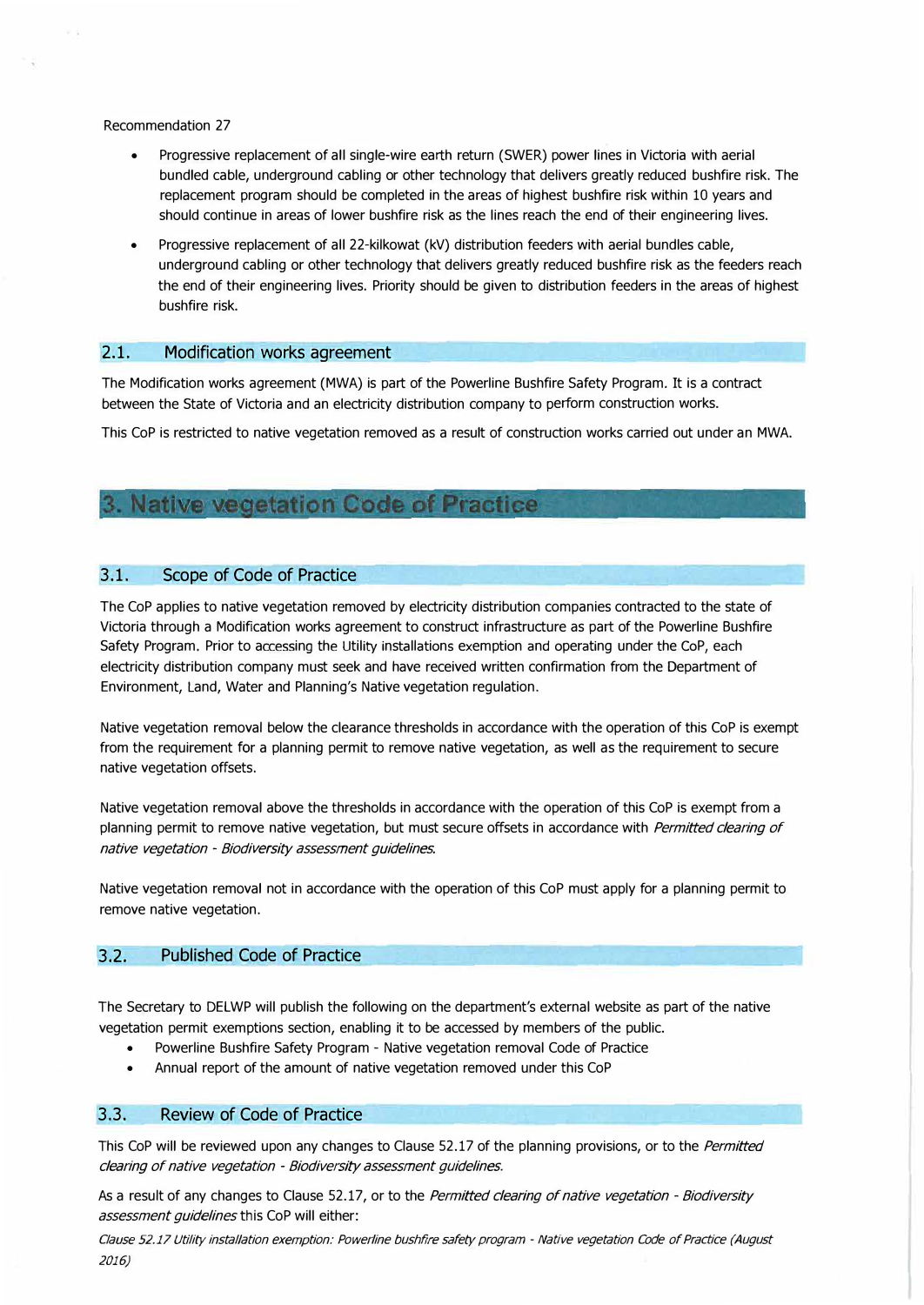- •continue to be applied;
- •be superseded by an updated code of practice approved by the Secretary of DELWP; or
- •be terminated

Breaches of this CoP by an electricity distribution company will be considered by DELWP and may impact on the electricity distribution company's future ability to use the CoP to access the exemption.

## **Operation of Code of Practice**

This CoP applies to electricity distribution companies undertaking construction work as part of the Powerline Bushfire Safety Program.

This CoP can only be applied if the electricity distribution company complies with all the Operator requirements.

#### **4.1. Operator requirements**

The electricity distribution company must comply with all of the following requirements when utilising this CoP to access the Utility installations exemption in clause 52.17 of the VPPs:

#### **a. Powerline Bushfire Safety Program**

Complete extent of native vegetation removal must be for a specific individual project under the Powerline Bushfire Safety Program. The relevant 'PBSP - HV Identifier' must be included on the *PBSP project notification form* (Appendix A).

The electricity distribution company must have written confirmation from DELWP's Native vegetation regulation to access the Utility installations exemption through this CoP.

#### **b. Avoid unnecessary native vegetation removal**

Native vegetation that is not absolutely required to be removed must be avoided. This must be considered in the early planning and design of the works, and includes avoiding impact to Tree retention zones {TRZ), where practical.

- <sup>o</sup> Where possible, avoiding placing assets near native vegetation and Tree Retention Zones by redesign/micro-placement of assets based on recommendations from a qualified ecologist or arborist.
- <sup>o</sup> Where Tree Retention Zones (TRZs) of scattered trees intersected by> 10% can't be avoided in made roadways, an arborist will undertake a pre-construction assessment and provide recommendations (e.g. moving the alignment slightly, boring etc.) to ensure trees will be considered retained and no offset will be required in accordance with the Department of Sustainability and Environment (2011): Native Vegetation - Technical Information Sheet.

Projects not removing native vegetation are not required to apply the requirements of this CoP.

#### **c. Minimise required native vegetation removal**

Native vegetation removal that cannot be avoided must be minimised as far as possible. This must be considered in the early planning or design of the works.

Discussions with DELWP and local governments can help inform minimisation of the extent and quality of native vegetation removal.

*project notification form* (Appendix A). Each project must include how avoidance and minimisation of native vegetation has occurred on the *PBSP* 

#### **d. Identify extent and category of native vegetation to be removed**

Identify the native vegetation to be removed as either a remnant patch or scattered tree as defined in the *Permitted clearing of native vegetation* - *Biodiversity assessment guidelines.*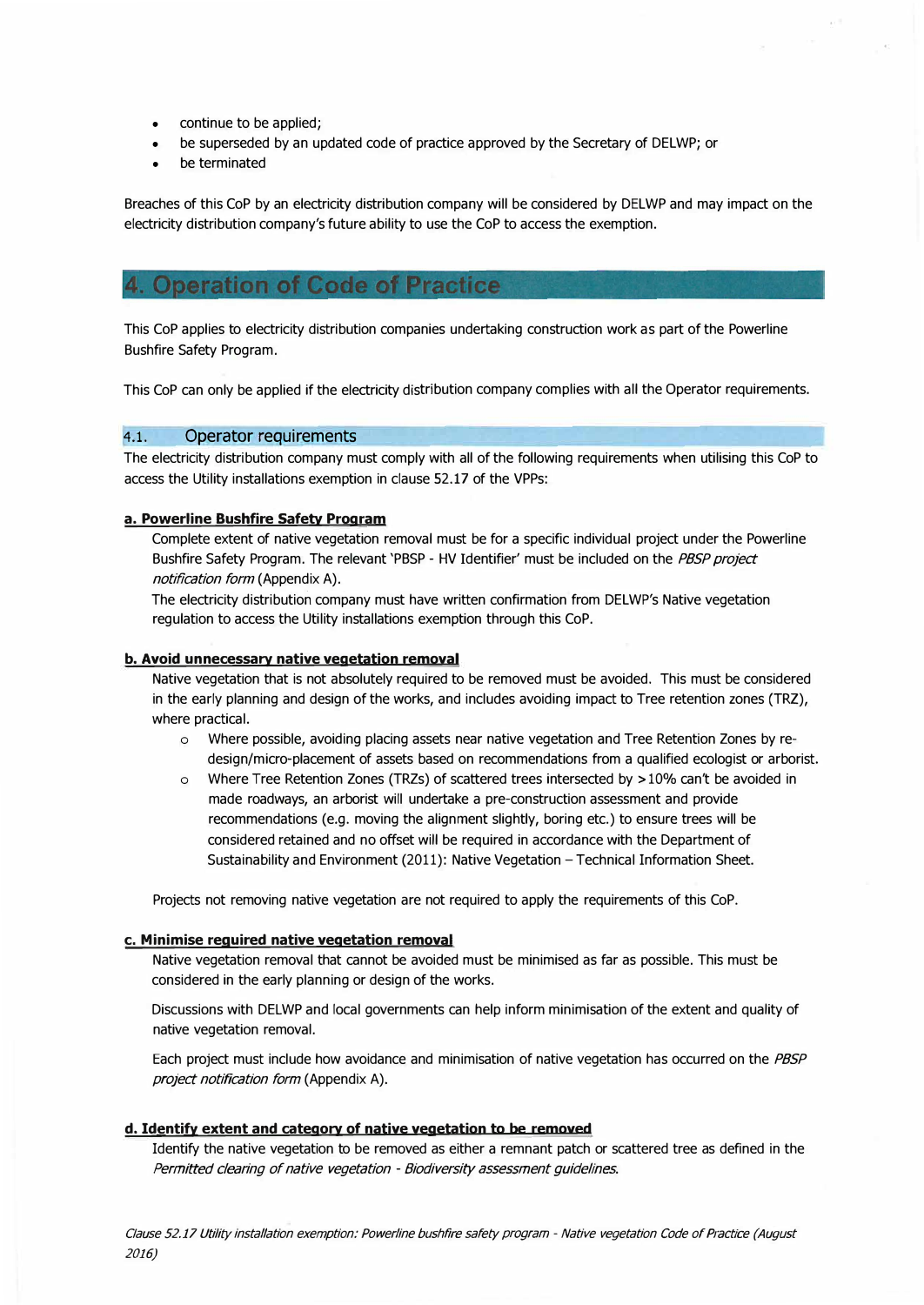Remnant patch - an area of vegetation where at least 25 per cent of the total perennial understorey plant cover is native, or Any area with three or more native canopy trees where the canopy foliage cover is at least

20 percent of the area.

Scattered tree - a native canopy tree that does not form part of a remnant patch.

Multi-stemmed trees and trees with multi-stemmed coppice regrowth are considered as single trees. The removal of a canopy tree from a remnant patch without removing the remnant patch understorey is considered a scattered tree.

All native vegetation losses must be considered and included on the *PBSP project notification form*  (Appendix A). This includes any incidental losses due to;

- <sup>o</sup> Vehicle access and storage, and impacts of, construction activities
- <sup>o</sup> Ongoing access
- <sup>o</sup> Changes to hydrology
- <sup>o</sup> Compaction and excavation
- <sup>o</sup> Encroachment onto tree protection zones in accordance with *AS 4970-2009 Protection of trees on development sites*

To identify the native vegetation to be removed and determine which Location risk a single project is in, use the Native vegetation permitted clearing regulation tool within the Native vegetation information management (NVIM) system on DELWP's website *(http://nvim.delwp.vie.gov.au/).* 

Follow these steps:

#### **STEP 1:**

Navigate to the Native vegetation permitted clearing tool using the appropriate link on the NVIM system homepage. Accept Terms and Conditions.

#### **STEP 2:**

Type in address of works in the 'Search bar' or zoom to the appropriate location using the 'Zoom' and 'Pan' icons.

#### **STEP 3:**

Using the 'Maps and Layers' drop down box and activate the 'Aerial imagery' and 'Native vegetation location risk' layers

#### **STEP 4:**

Using the 'Identify native vegetation' drop down box use the 'Remnant patch' or 'Scattered tree' tools to identify the areas of native vegetation proposed for removal.

#### **STEP 5:**

Refer to the Summary of marked native vegetation for Location risk and extent of native vegetation to be removed.

#### **e. Offset native vegetation if clearing thresholds are exceeded**

If native vegetation removal exceeds the following clearing thresholds, it must be offset in its entirety in accordance with the *Permitted clearing of native vegetation* - *Biodiversity assessment guidelines.* 

- <sup>o</sup> 1 hectare of remnant vegetation in Location A of the Location Risk Mapping, or
- <sup>o</sup> 0.5 hectares of remnant vegetation in Location B or C of the Location Risk Mapping, and/or
- <sup>o</sup> 5 scattered trees (on their own or in addition to one of the location thresholds).

Note that the Location risk of the native vegetation will default to the higher rating when proposed native vegetation removal for a single project crosses Location risks.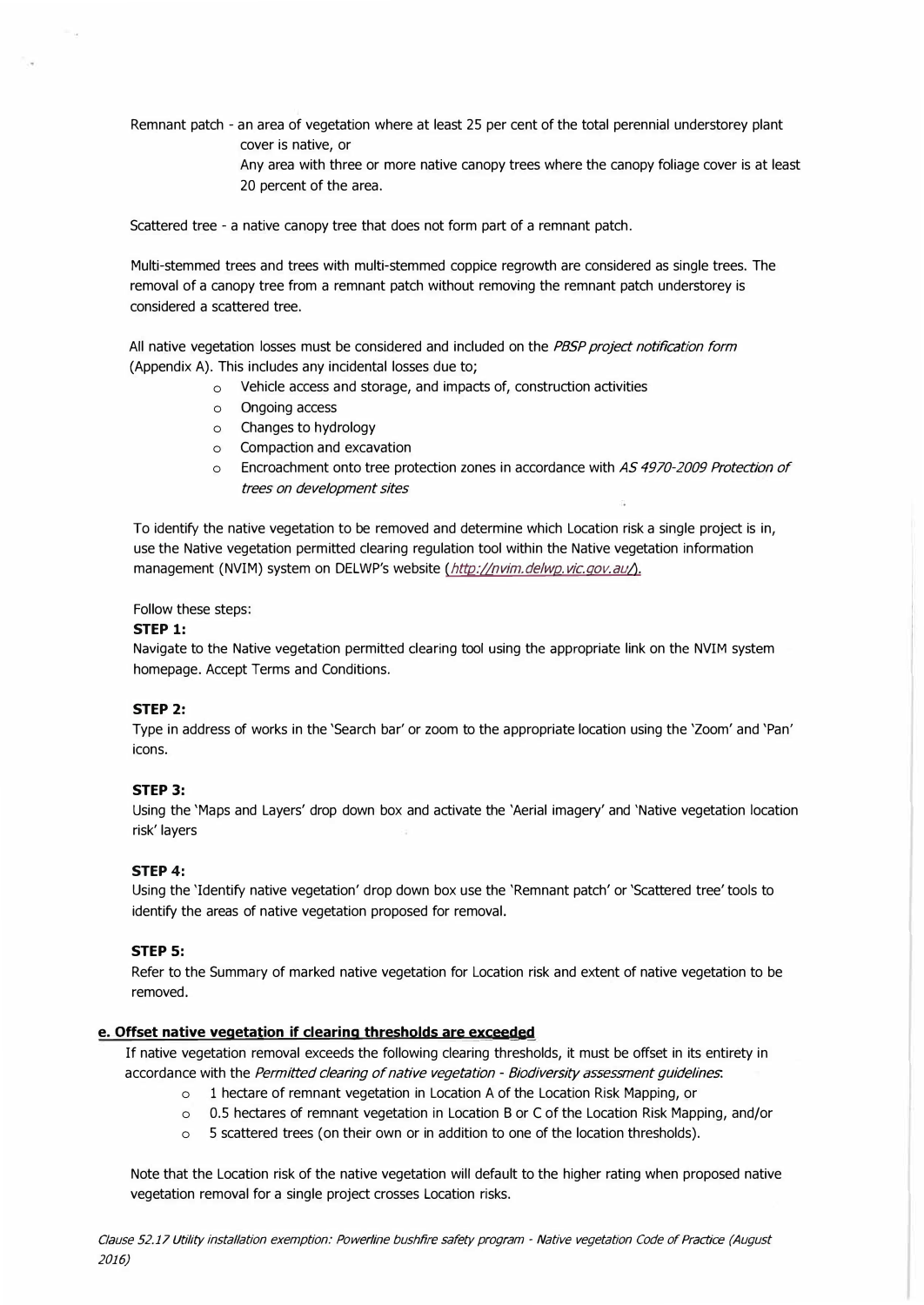The requirement for offsets and how they will be secured must be included on the *PBSP project notification form* (Appendix A).

The offset must be secured prior to the removal of native vegetation, with evidence of the secured offset submitted to DELWP Healthy landscape.

#### **f. Consult with DELWP**

During project planning DELWP's Regional Planning and Approvals and Healthy Landscape team must be consulted to confirm the project meets the requirements of this CoP. DELWP can provide advice regarding the verification of the extent of native vegetation removal, avoidance and minimisation opportunities, and the offset strategy (if required).

DELWP will advise if adjacent native vegetation is at risk of impact and whether mitigation measures must be employed to avoid unintentional impact on this native vegetation.

DELWP may also able to provide assistance identifying other legislative requirements from the removal of the identified native vegetation.

#### **q. Notify local government**

Local government must be notified of any proposed native vegetation removal as early in the project planning as possible. Local government may identify local biodiversity values and advise the project on possible avoidance and minimisation opportunities.

#### **h. Submit** *PBSP proiect notification form*

<sup>A</sup>*PBSP project notification form* (Appendix A)\_ must be completed and submitted to DELWP Regional Planning and Approvals and Healthy Landscape prior to the commencement of each specific project. The following information must be included on the form:

- •**PBSP project details, including clearing location and extent**
- • **Minimisation statement,** outlining specific actions taken to minimise native vegetation removal. Indicate reasons if minimisation is not possible.
- •**Offset strategy**, if native vegetation removal is above clearance thresholds, it must contain information on how a compliant offset will be secured or a native vegetation credit extract issued by the native vegetation credit register.
- •**Protection of remnant vegetation and trees (including scattered trees)**, if required to avoid impact to adjacent retained native vegetation
- • **Attach the following:**
	- <sup>o</sup> **Biodiversity Assessment Report** created from the NVIM system or **Biodiversity impact and offset requirement (BIOR) report** from DELWP native vegetation support
	- <sup>o</sup> **Final project design plans** indicating where native vegetation will be lost.
	- <sup>o</sup> **Construction environment management plan** detailing the;
		- Protection of water quality and waterway and riparian ecosystems, and
		- • Prevention of land degradation and adverse effects on groundwater quality on land

DELWP healthy landscapes must be satisfied that all requirements have been met and reserve the right to request further information before endorsing the *PBSP project notification form.* 

Once all the relevant information has been provided, DELWP healthy landscape have 28 working days to respond to the *PBSP project notification form.* 

#### **i. Protection of native vegetation to be retained**

Native vegetation retained on site that is determined to be at risk of unintentional impact must be protected.

The method of mitigating unintentional impact must be discussed with DELWP Healthy landscapes, and if required included on the *PBSP project notification form* (Appendix A). Required mitigating measures must

*Clause 52.17 Utility installation exemption: Powerline bushfire safety program* - *Native vegetation Code of Practice (August 2016)*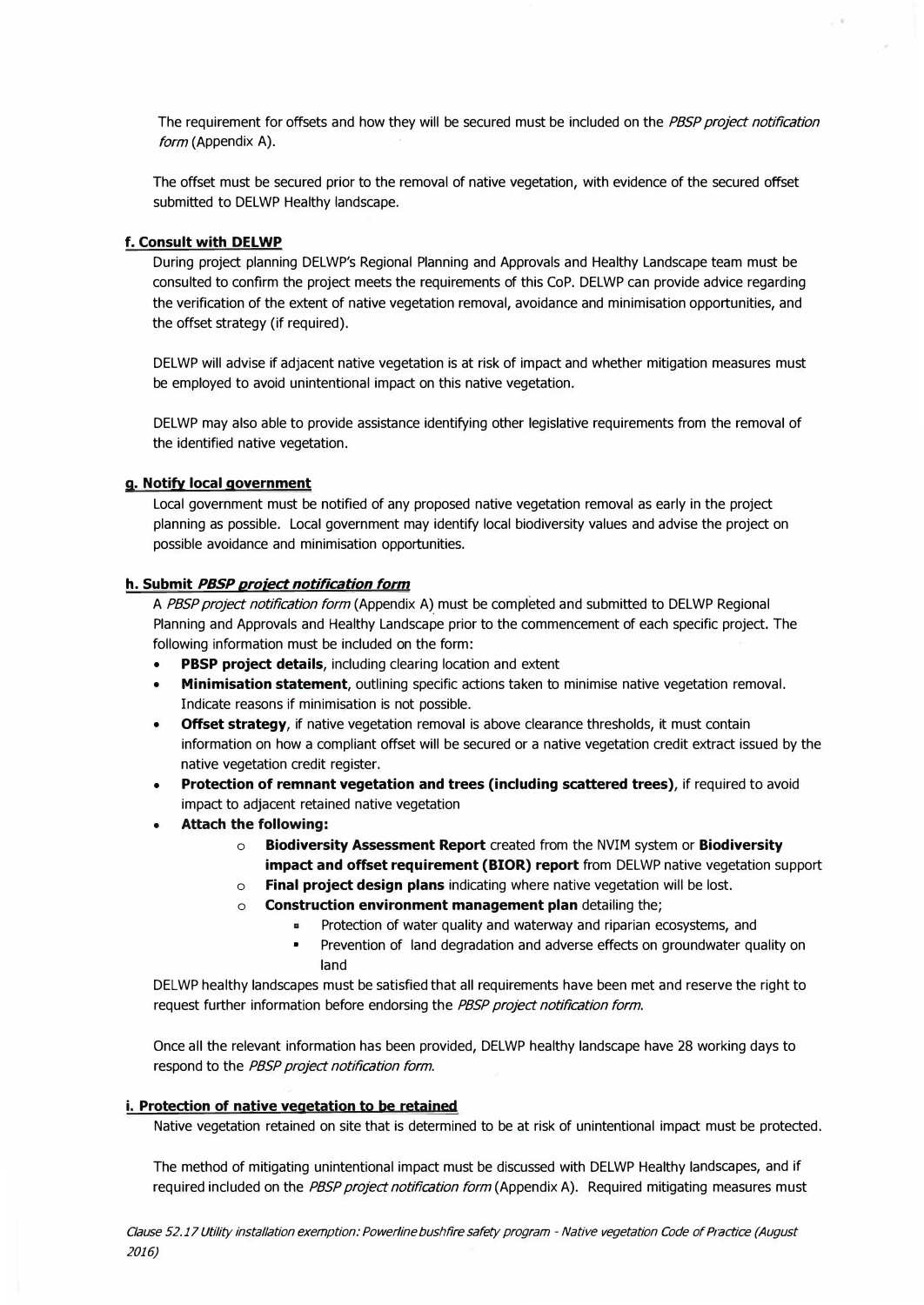be put in place before the work commences. The mitigating measures must stay in place until the threat of impact has abated.

Except with written consent of DELWP Regional Planning and Approvals and Healthy Landscapes team, within the area of native vegetation to be retained and any tree protection zone associated with the permitted use and/or development, the following is prohibited:

- o Vehicular or pedestrian access
- o Trenching or soil excavation
- $\circ$  Storage or dumping of any soils, materials, equipment, vehicles, machinery or waste products
- o Entry and exit pits for underground services
- $\circ$  Any other actions or activities that may result in adverse impacts to retained native vegetation.

#### **j. Report native vegetation removal**

The electricity distribution company must record the native vegetation removed and offset secured (if required) for each individual project carried out in the financial year under this CoP. The template for recording projects is in Appendix B.

The report template must be submitted to DELWP Healthy Landscape by July 30<sup>th</sup>. DELWP will publish the report on its external website.

Where the submission of this report is not made by July 30<sup>th</sup>, the operation of this CoP and access to the Utility installations exemption will be suspended until such time that the information is supplied.

Any native vegetation removal in excess of what was included on the *PBSP project notification form* and endorsed by DELWP is considered a breach of the CoP and must be included in the annual report.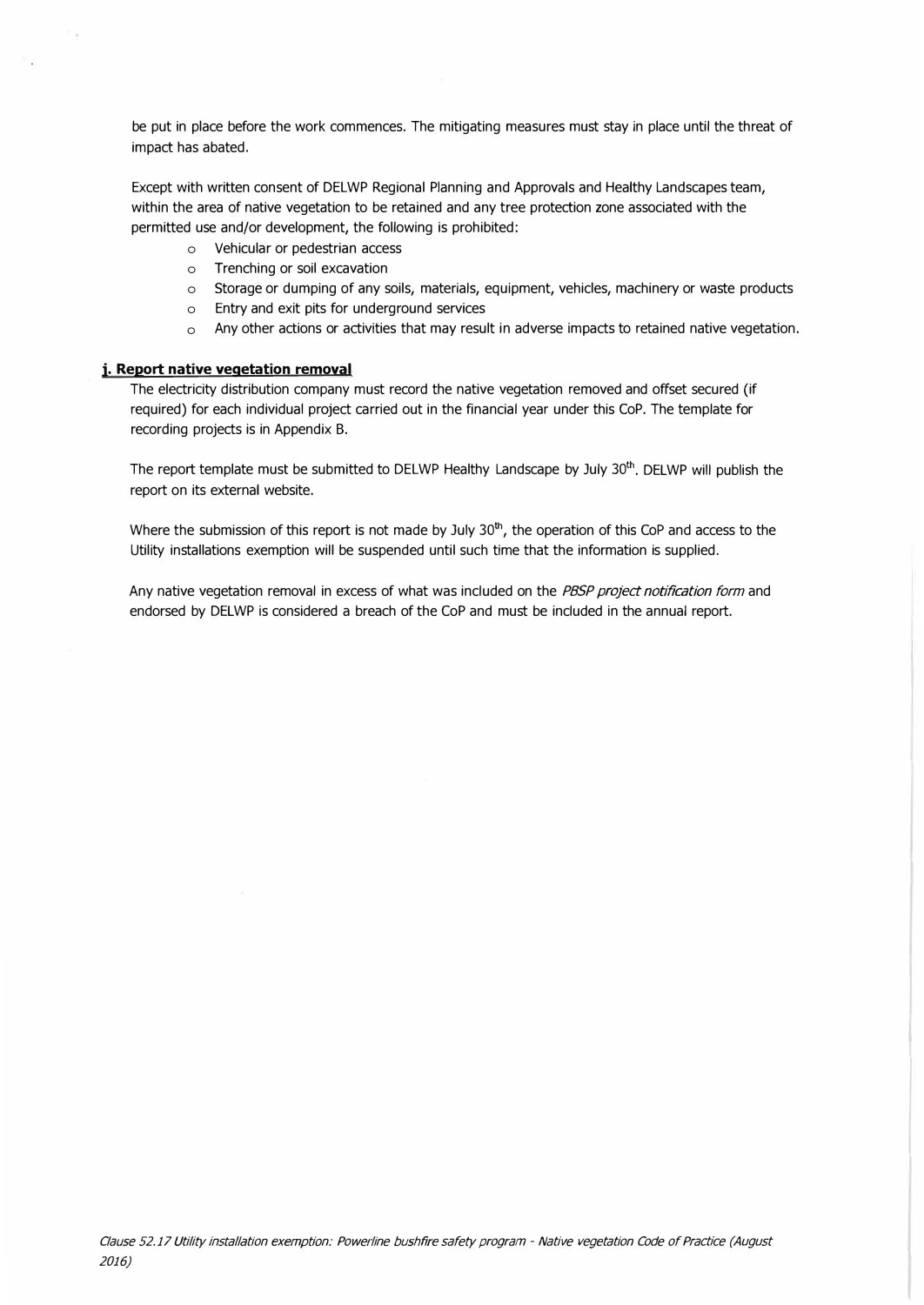# **Appendix A - PBSP project notification form**

|                                                      | <b>1. PBSP PROJECT DETAILS</b> |  |  |  |
|------------------------------------------------------|--------------------------------|--|--|--|
| <b>Electricity Distribution</b><br>Company           |                                |  |  |  |
|                                                      | Name                           |  |  |  |
| Contact                                              | Phone                          |  |  |  |
|                                                      | Email                          |  |  |  |
| Date submitted                                       |                                |  |  |  |
| PBSP - HV identifier                                 |                                |  |  |  |
| Project address/location                             |                                |  |  |  |
| Local government area                                |                                |  |  |  |
| <b>Catchment Management</b><br>Authority             |                                |  |  |  |
| vegetation removal                                   | Expected month of native       |  |  |  |
| Ecological vegetation class<br>of removed vegetation |                                |  |  |  |
| Location risk (A,B or C)                             |                                |  |  |  |
|                                                      | Removal extent (hectares)      |  |  |  |
|                                                      | Removal extent (# of trees)    |  |  |  |

### 2. MINIMISATION STATEMENT (Project specific)

Describe how project design was used or what actions were taken to minimise native vegetation removal. Explain reasons if minimisation of native vegetation removal was not possible.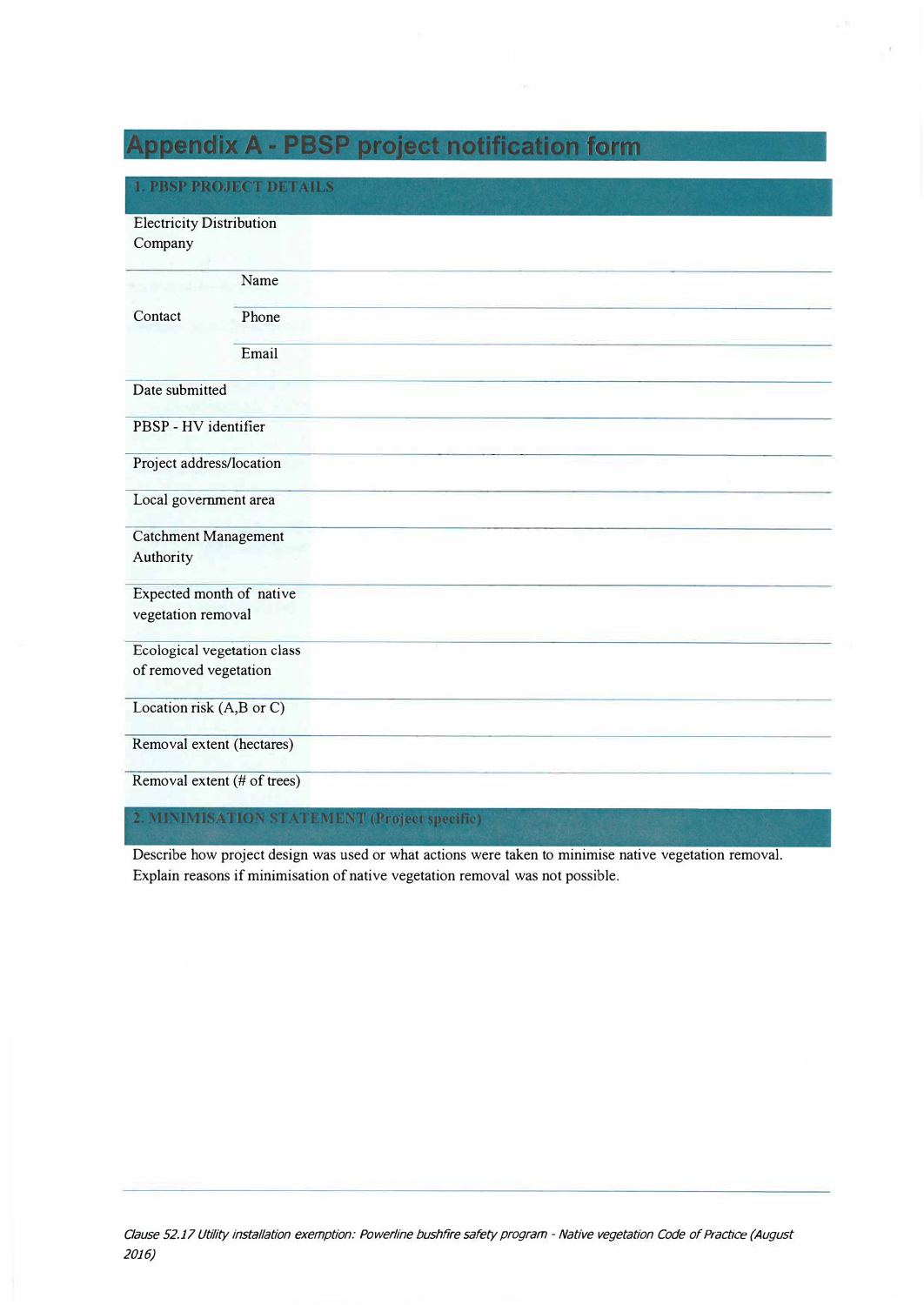| 3. OEFSEP STRATEGY (df required)<br>An offset complignt with the Permitted clearing of native vegetation - Biodiversity assessment guidelines must<br>is seeuped prior to the removal of native yegetation endorsed in der ti notification form. |                   |     |                |  |  |  |  |  |
|--------------------------------------------------------------------------------------------------------------------------------------------------------------------------------------------------------------------------------------------------|-------------------|-----|----------------|--|--|--|--|--|
| Are native vegetation offsets required for this<br>project?                                                                                                                                                                                      |                   | Yes | N <sub>0</sub> |  |  |  |  |  |
|                                                                                                                                                                                                                                                  | <b>GBEUs</b>      |     | Minimum SBS    |  |  |  |  |  |
| Offset requirement<br>amount (if required)                                                                                                                                                                                                       | SBEUs (species 1) |     |                |  |  |  |  |  |
|                                                                                                                                                                                                                                                  | SBEUs (species 2) |     |                |  |  |  |  |  |

Provide evidence of an identified offset which meets offset criteria, or include a compliant credit extract from the Native vegetation credit register.

| 4. Mitigation                                            |     |    |
|----------------------------------------------------------|-----|----|
| Is protection of retained native vegetation<br>required? | Yes | No |

Describe mitigation measure (type, location, timing):

÷,

|    | <b>5. ATTACHMENTS</b>                                                                               | <b>INCLUDED</b> |                |
|----|-----------------------------------------------------------------------------------------------------|-----------------|----------------|
| a) | Biodiversity assessment report (BAR) or Biodiversity impact and offset requirement<br>(BIOR) report | Yes             | N <sub>0</sub> |
| b) | Plan of the design of proposed activity.                                                            | Yes             | N <sub>0</sub> |
| C) | Construction environment management plan                                                            | Yes             | No             |

*Clause 52.17 Utility installation exemption: Powerline bushfire safety program* - *Native vegetation Code of Pradice (August 2016)*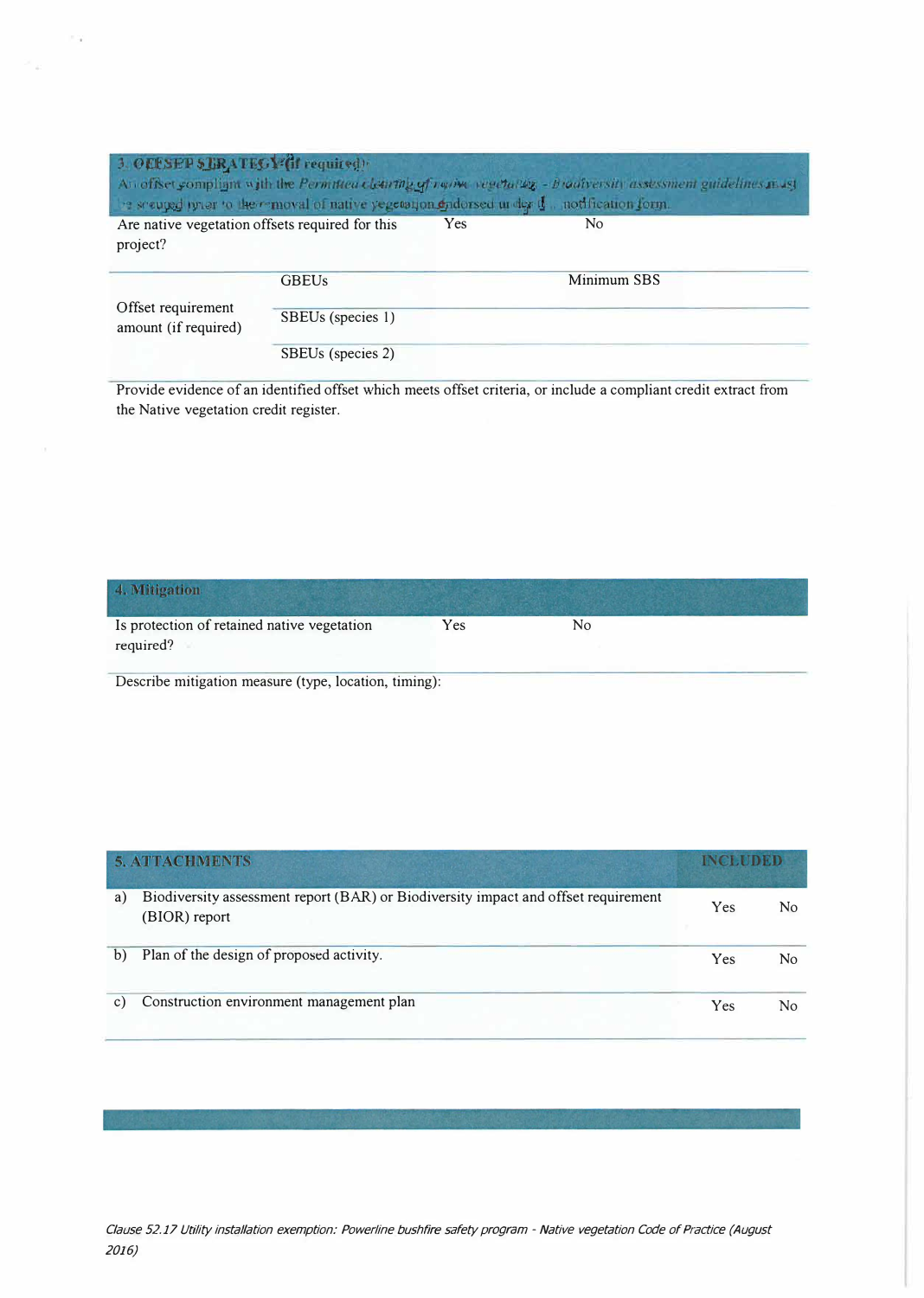*Clause 52.17 Utl'lity installation exemption: Powerline bushfire safety program - Native vegetation Code of Practice (August 2016)* 

 $_{\rm E}$   $\Omega_{\rm X}$ 

 $\bar{\tau}$